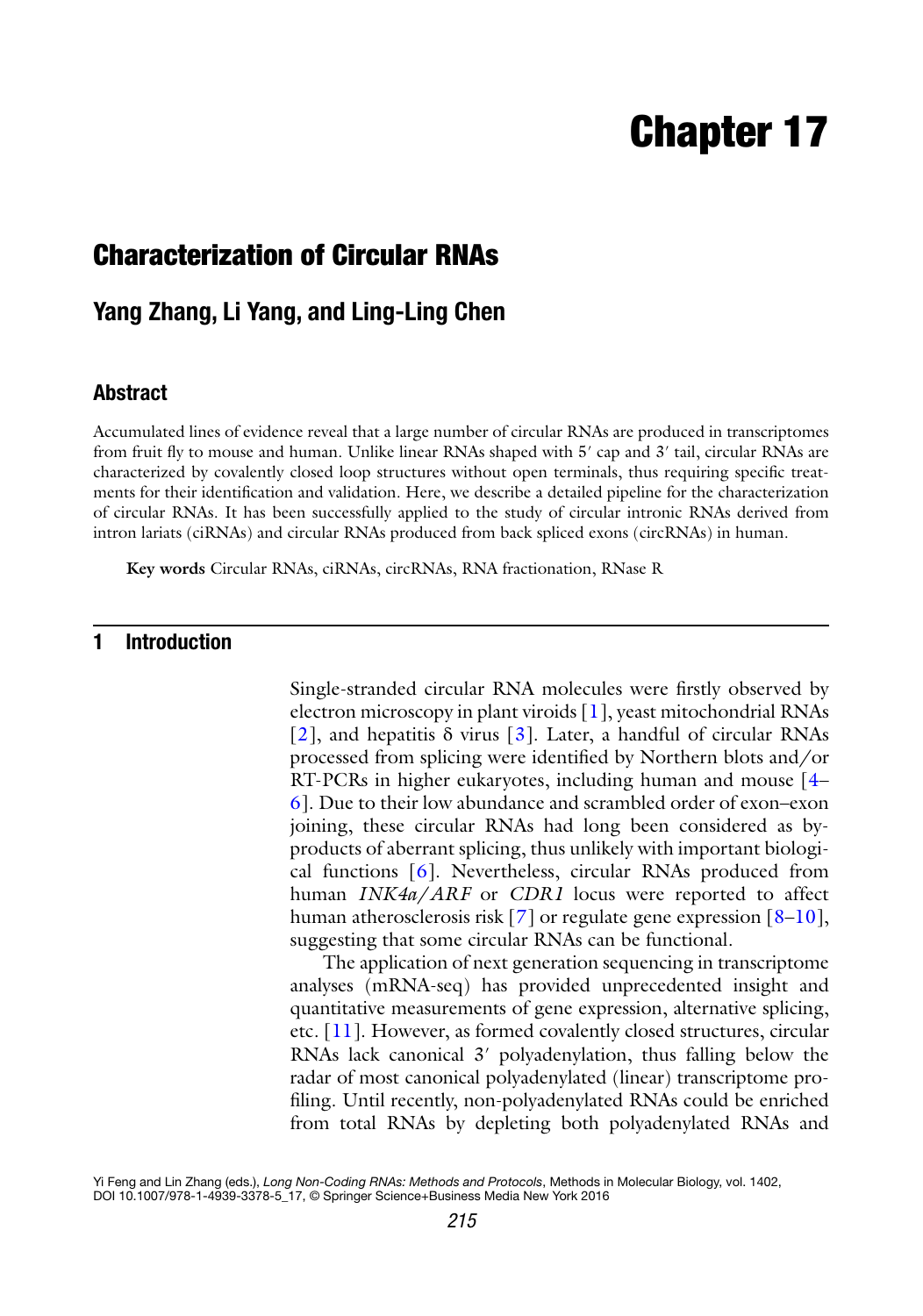ribosomal RNAs for high throughput sequencing analyses  $[12]$ , allowing the identification of new RNA transcripts. Nonpolyadenylated RNA-seq signals were frequently identified in specific intron and exon regions  $[12]$ , many of which were further proven to be circular RNAs produced from either introns [ [13](#page-11-0)] or exons [ [14,](#page-11-0) [15](#page-12-0)].

So far, two major groups of circular RNAs have been described [16]. One is produced from intronic regions (circular intronic RNAs, ciRNAs) [13] by escaping from debranching after splicing. The other group of circular RNAs (circRNAs) is generated from reversely back-spliced exons  $[10, 15, 17, 18]$  $[10, 15, 17, 18]$  $[10, 15, 17, 18]$  $[10, 15, 17, 18]$  $[10, 15, 17, 18]$  $[10, 15, 17, 18]$ . Importantly, these two groups of circular RNAs have been successfully recapitulated with specific expression vectors  $[13, 15]$  $[13, 15]$ . Currently, ten thousands of circular RNAs have been widely identified in metazoans from fruit fly to mouse and human  $[10, 15, 17–20]$  $[10, 15, 17–20]$  $[10, 15, 17–20]$  $[10, 15, 17–20]$  $[10, 15, 17–20]$ , greatly expanding the complexity of transcriptomes and the diversity of noncoding RNAs [16]. To be noticed, special attention is required for circular RNAs enrichment and detection due to their intrinsic circular structures.

In this chapter, we describe an integrated pipeline for circular RNA characterization (Fig. 1), from the fractionation of nonpolyadenylated RNAs from total RNAs, to the enrichment of circular RNAs with the RNase Rdigestion, and then to the validation of their existence by Northern blotsand divergent PCRs. This pipeline provides a standard lab protocol to characterize circular RNAs , and has been successfully applied to the study of ciRNAs [ $13$ ] and circRNAs [ $15$ ] in human.



 **Fig. 1** A diagram of circular RNA fractionation , enrichment, and validation. See text for details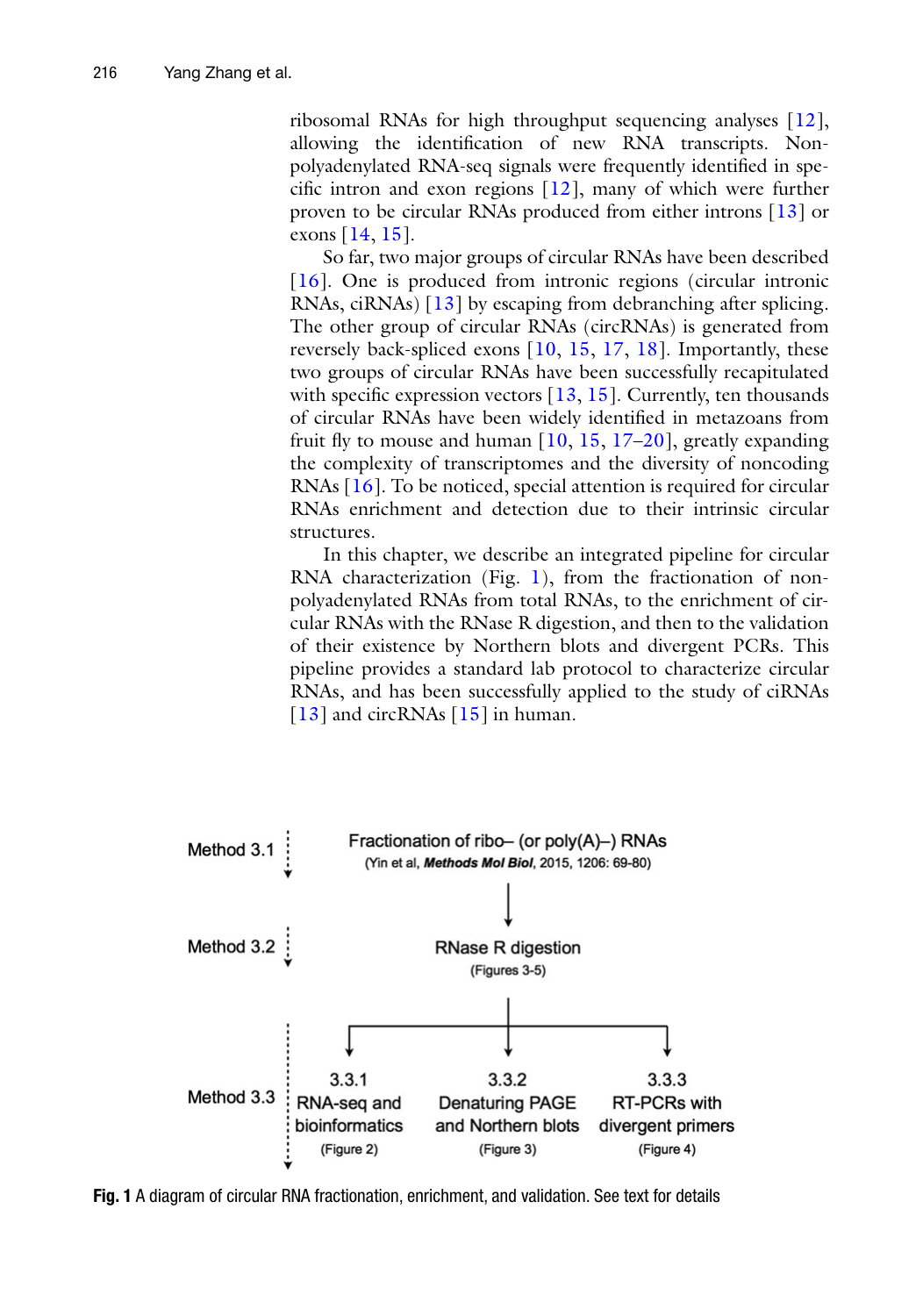## **2 Materials**

|                                                                                                                                | All solutions/recipes are prepared from analytical grade chemicals<br>with deionized DEPC-treated water. All reagents are RNase-free.<br>Sterilized reagents are aliquoted and stored at room temperature<br>for immediate usage or $-20$ °C for long term storage. 1.5 ml<br>RNase-free microcentrifuge tubes are purchased from Crystalgen<br>(catalog number L-2507). 15 ml RNase-free centrifuge tubes are<br>from Nest (catalog number 601052). 50 ml RNase-free centrifuge<br>tubes are from Corning (catalog number 430829). Equipment<br>required for polyacrylamide gel electrophoresis and electropho-<br>retic transfer are from BIO-RED (catalog numbers 165-8001 and<br>170-3930, respectively). |
|--------------------------------------------------------------------------------------------------------------------------------|---------------------------------------------------------------------------------------------------------------------------------------------------------------------------------------------------------------------------------------------------------------------------------------------------------------------------------------------------------------------------------------------------------------------------------------------------------------------------------------------------------------------------------------------------------------------------------------------------------------------------------------------------------------------------------------------------------------|
| 2.1 RNA<br><b>Fractionations</b>                                                                                               | All reagents and recipes needed in this step have been described<br>previously in great details $[21]$ .                                                                                                                                                                                                                                                                                                                                                                                                                                                                                                                                                                                                      |
| 2.2 RNase<br><b>R</b> Digestion                                                                                                | 1. Ribonuclease R (RNase R): Epicentre, catalog number<br>RNR07250, lot number RNR40620.                                                                                                                                                                                                                                                                                                                                                                                                                                                                                                                                                                                                                      |
|                                                                                                                                | 2. Phenol-chloroform-isoamyl alcohol $(25:24:1, v/v)$ : Life<br>Technologies, catalog number 15593-031.                                                                                                                                                                                                                                                                                                                                                                                                                                                                                                                                                                                                       |
|                                                                                                                                | 3. 4 M LiCl solution: weigh 3.3912 g LiCl (Sigma-Aldrich, cata-<br>log number L9650-500 G) and transfer to a 15 ml RNase-free<br>centrifuge tube, add DEPC-treated water to 10 ml. Mix thor-<br>oughly and filter through a 0.22 µm Millex-GP Syringe Filter<br>Unit (Millipore, catalog number SLGP05010). Split into small<br>aliquots and store at $-20$ °C.                                                                                                                                                                                                                                                                                                                                               |
|                                                                                                                                | 4. Glycogen, RNA grade: Thermo SCIENTIFIC, catalog num-<br>ber R0551.                                                                                                                                                                                                                                                                                                                                                                                                                                                                                                                                                                                                                                         |
| 2.3<br>Validation<br>of Circular RNAs<br>2.3.1 RNA Deep-<br>Sequencing and Genome-<br><b>Wide Analysis</b><br>of Circular RNAs | 1. 75 % ethanol $(v/v)$ : transfer 30 ml absolute ethanol to a 50 ml<br>RNase-free centrifuge tubes and add 10 ml DEPC-treated<br>water. Mix well and store at $-20$ °C.                                                                                                                                                                                                                                                                                                                                                                                                                                                                                                                                      |
| 2.3.2 Denaturing Urea<br>Polyacrylamide Gel<br>Electrophoresis (Urea<br>PAGE)                                                  | 1. Urea: aMRESCO, catalog number 037-1 KG.<br>2. 30 % acrylamide: Sangon Biotech, catalog number SD6017.<br>3. 10x TBE Electrophoresis Buffer: weigh 108 g Tris base (Sigma-<br>Aldrich, catalog number 15456-3), 55 g boric acid (Sigma-<br>Aldrich, catalog number B6768-500 G), transfer to a beaker<br>with 40 ml 0.5 M EDTA (pH 8.0), and add DEPC-treated<br>water to 11. Filter through a 0.22 µm Millex-GP Syringe Filter<br>Unit, and store at room temperature. $1 \times$ TBE buffer is diluted<br>from 10x TBE buffer with DEPC-treated water.                                                                                                                                                    |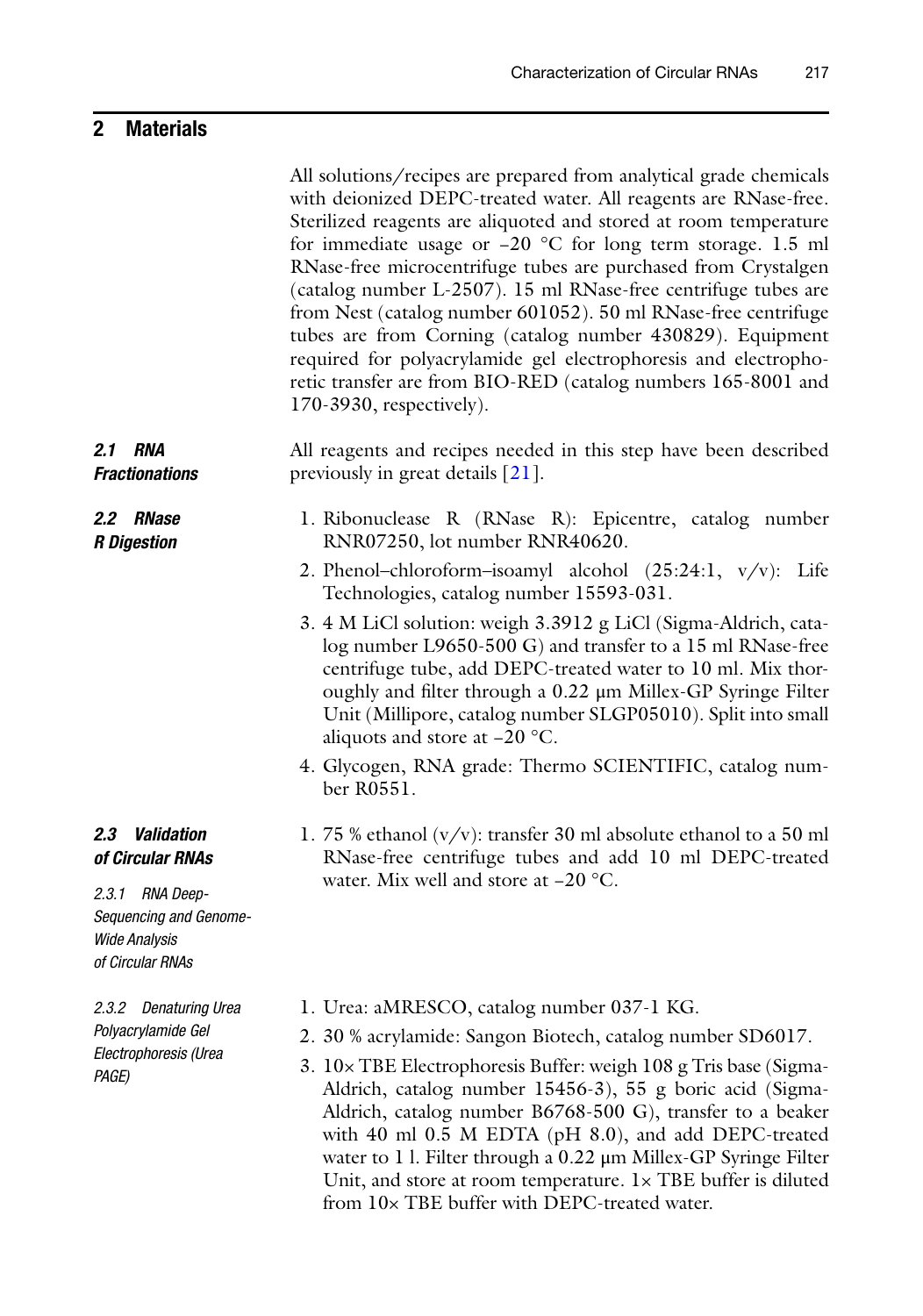- 4. 0.5 M EDTA, pH 8.0: weigh 186.1 g Na<sub>2</sub>EDTA $\cdot$ 2H<sub>2</sub>O (Sigma-Aldrich, catalog number E5134-250 G), transfer to a beaker with 500 ml DEPC-treated water, adjust pH to 8.0 with 10 M NaOH, and add DEPC-treated water to 1 l. Filter through a 0.22 μm Millex-GP Syringe Filter Unit, and store at room temperature.
- 5. 10 % (w/v) ammonium persulfate (APS): dissolute 0.1 g APS (Sigma-Aldrich, catalog number A3678-25 G) with DEPCtreated water to 1 ml. Store at 4 °C for few weeks.
- 6. TEMED (( *N*, *N*, *N*′, *N*′-tetramethylethylenediamine): BIO-RED, catalog number 161-0801.
- 7. 2× urea loading buffer: 8 M urea, 90 % formamide (Sigma-Aldrich, catalog number F9037-100 mL), 20 mM EDTA, 0.1 % (w/v) xylene cyanol, bromophenol blue. Store at  $4^{\circ}$ C.
- 8. 50× Transfer Buffer: weigh 30.285 g Tris base, 17.02 g sodium acetate trihydrate (Sigma-Aldrich catalog number 236500- 500 G), and 9.306 g EDTA, transfer to a beaker with 10 ml acetate, and add DEPC-treated water to 500 ml. Filter through a 0.22 μm Millex-GP Syringe Filter Unit, and store at room temperature.  $1 \times$  transfer buffer is diluted from  $50 \times$  transfer buffer with DEPC-treated water.
- 9. RiboMAX™ Large Scale RNA Production Systems: Promega, catalog number P1280 (SP6), P1300 (T7) for prepare RNA probe.
- 10. Dig RNA Labeling Mix: Roche, catalog number 11277073910.
- 11. DNA-free™ Kit, DNase Treatment and Removal Reagents: Ambion, catalog number AM1906.
- 12. Dig Easy Hyb Granules: Roche, catalog number 11796895001.
- 13. 20× SSC: weigh 175 g NaCl (Sigma-Aldrich, catalog number S9625-1 KG) and 88 g sodium citrate dihydrate (Sigma-Aldrich, catalog number W302600), transfer to a beaker with 500 ml DEPC-treated water, adjust pH to 7.0 with 1 M HCl, and add DEPC-treated water to 1 l. Filter through a 0.22 μm Millex-GP Syringe Filter Unit, and store at room temperature. 2× SSC and 0.2× SSC are diluted from 20× SSC with DEPCtreated water.
- 14. 10 % (w/v) SDS: dissolute 100 g SDS (Sigma-Aldrich, catalog number  $L3771-1KG$ ) with DEPC-treated water to 1 l, filter through a 0.22 μm Millex-GP Syringe Filter Unit, store at room temperature. 0.1 % SDS dilute from 10 % SDS.
- 15. DIG Wash and Block Buffer Set: Roche, catalog number 11585762001.
- 16. Anti-Digoxigenin-AP, Fab fragments: Roche, catalog number 11093274910.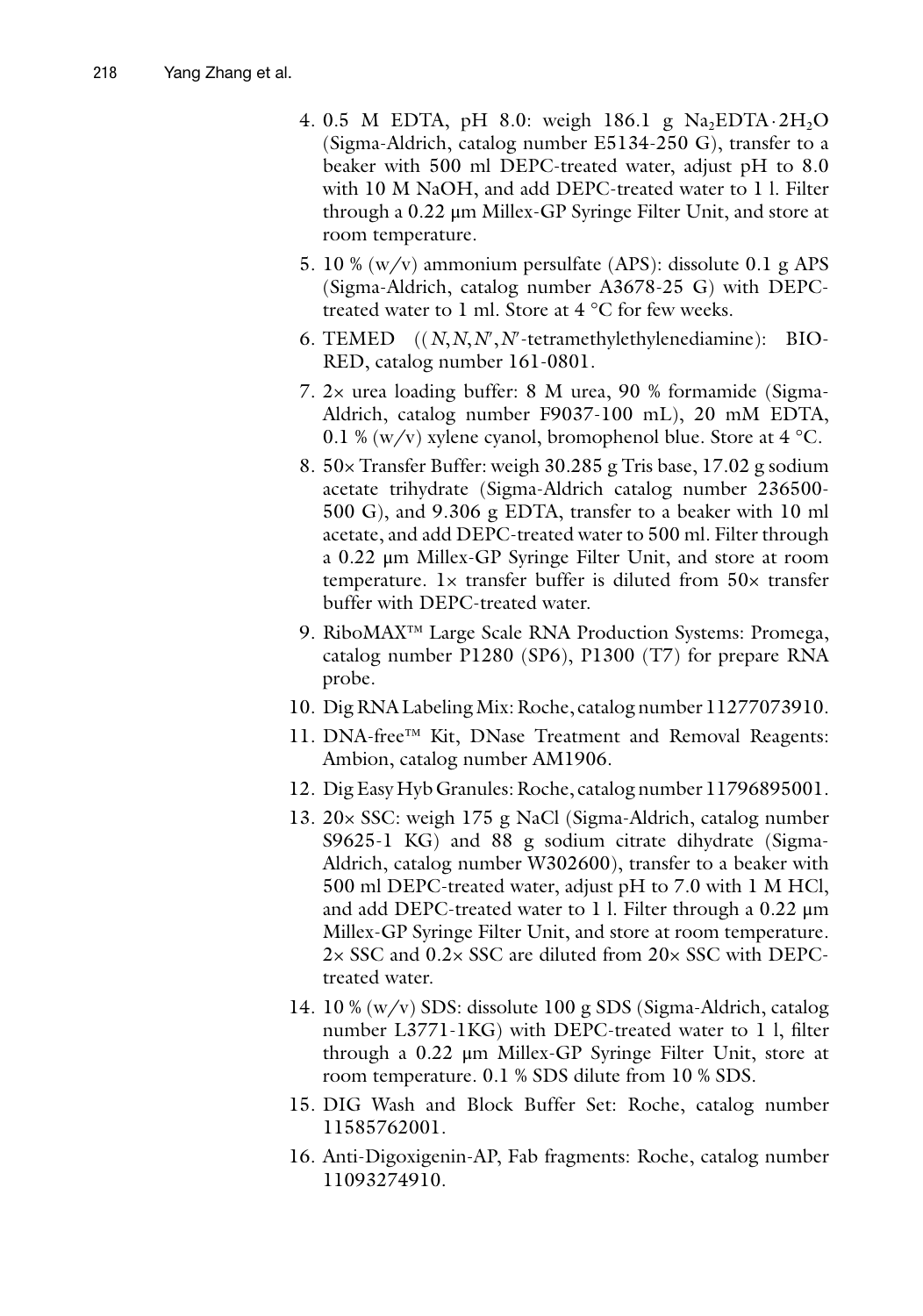- 17. CDP- *Star*, ready-to-use solution: Roche, catalog number 12041677001.
- <span id="page-4-0"></span> 1. SuperScript™ III Reverse Transcriptase: Invitrogen, catalog number 18080. *2.3.3 Divergent RT-PCR*
	- 2. Random hexamers: TaKaRa, catalog number RR037A.
	- 3. dNTP mixture: TaKaRa, catalog number T4030.
	- 4. Recombinant RNasin® Ribonuclease Inhibitor: Promega, catalog number N2511.

## **3 Methods**

| 3.1 Fractionation<br>of Non-polyadenylated<br><b>RNAs from</b><br><b>Mammalian Cells</b> | Ribo-minus RNAs (ribo-RNAs) is enriched from DNase I treated<br>total RNAs by depleting most redundant ribosomal RNAs with<br>Human/Mouse Transcriptome Isolation<br>RiboMinus™<br>Kit<br>(Invitrogen™, catalog number K1550-01) as previously described<br>[21]. In addition, fractionation of non-polyadenylated and ribo-<br>minus RNAs (poly(A)-/ribo- RNAs, poly(A)- RNAs for short)<br>from total RNAs by removal of $poly(A)$ +RNA transcripts and<br>ribosomal RNAs [21] shows cleaner background for circular RNA<br>analysis (see Note 1). |
|------------------------------------------------------------------------------------------|------------------------------------------------------------------------------------------------------------------------------------------------------------------------------------------------------------------------------------------------------------------------------------------------------------------------------------------------------------------------------------------------------------------------------------------------------------------------------------------------------------------------------------------------------|
| 3.2 RNase R<br><b>Digestion (See Note 2)</b>                                             | 1. Dissolve fractionated ribo-RNAs (or poly $(A)$ -RNAs) from<br>20 $\mu$ g total RNAs from Subheading 3.1 with 52 $\mu$ l DEPC-<br>treated water. Mix well.                                                                                                                                                                                                                                                                                                                                                                                         |
|                                                                                          | 2. Split RNAs to two aliquots in new 1.5 ml RNase-free micro-<br>centrifuge tubes: one for RNase R digestion and another for<br>control with digestion buffer only.                                                                                                                                                                                                                                                                                                                                                                                  |
|                                                                                          | 3. For RNase R digestion, add 3 µl 10x RNase R Reaction Buffer<br>and 1 µl RNase R (20 U/µl); for control, add 3 µl $10 \times$ RNase<br>R Reaction Buffer and 1 µl DEPC-treated water. Mix well and<br>quick spin the tubes for a few second. Incubate the samples at<br>37 °C for 1-2 h according to manufacturer's instructions (see<br>Note 3).                                                                                                                                                                                                  |
|                                                                                          | 4. After incubation, add 30 µl of phenol-chloroform-isoamyl<br>alcohol to stop the exonuclease digestion. Vertex the tubes<br>vigorously, and spin the tubes in a microcentrifuge at $13,000 \times g$<br>at $4^{\circ}$ C for 5 min.                                                                                                                                                                                                                                                                                                                |
|                                                                                          | 5. Carefully remove the upper aqueous layers and transfer them to<br>new 1.5 ml RNase-free microcentrifuge tubes, add 6 µl 4 M<br>LiCl, 1 µl glycogen, 90 µl prechilled absolute ethanol $(-20 \degree C)$ .<br>Mix well by inverting the tubes several times, and incubate the<br>tubes at $-80$ °C for 1 h to precipitate RNAs. These RNA samples<br>(RNase R treated or untreated) can be stored at $-80$ °C until use.<br>This is a good stopping point in the process (see Note 4).                                                             |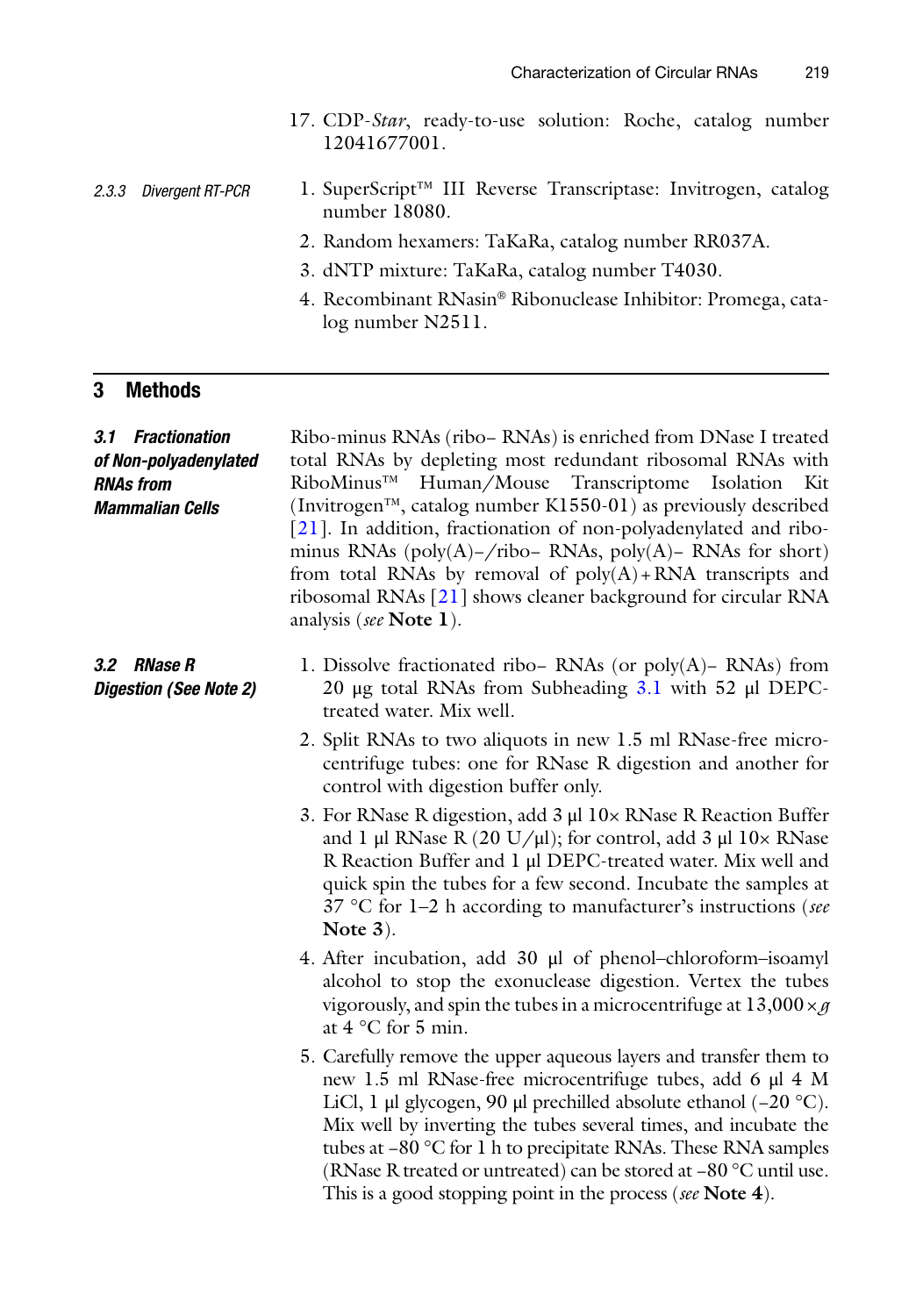- 6. Precipitate RNAs by spinning at  $13,000 \times g$  at  $4^{\circ}$ C for 20 min. Remove the supernatants and wash the RNA pellet twice with 700 μl prechilled 75 %  $(v/v)$  ethanol and air-dry.
- 7. Resuspend RNA pellets with 20 μl DEPC-treated water.
- 1. Isolated ribo− RNAs (or poly(A)− RNAs) and/or their RNase R treatment can be directly used for RNA-seq library preparation according to the manufacturer's instructions, and then subjected to deep sequencing  $[21]$ .
	- 2. Specific pipelines can be used for genome-wide identification of ciRNAs  $[13]$  and/or circRNAs  $[10, 15, 17]$  $[10, 15, 17]$  $[10, 15, 17]$  $[10, 15, 17]$  $[10, 15, 17]$  by retrieving junction reads for circular RNAs.
	- 3. Circular RNAs can be individually visualized at genome browser with uploaded track files, as indicated in Fig.  $2$  $(Fig. 2(a)$  *ci-ankrd*52 and (b) *circCAMSAP1*).

*3.3.2 Northern Blots with Denaturing Polyacrylamide Gel Electrophoresis (PAGE)*

*3.3 Validation of Circular RNAs*

*3.3.1 High-Throughput Sequencing Analysis of Circular RNAs*

Prepare the Gel

- 1. Assemble the gel plates according to the manufacturer's instructions, and fix the gel plates in the gel-casting apparatus.
- 2. Prepare the appropriate denaturing polyacrylamide gel solution by mixing  $8 \text{ M}$  urea,  $10 \times \text{TBE}$  and  $30 \%$  acrylamide with DEPC- treated water ( *see* **Note 5**). 10 ml gel solution is enough for a denaturing polyacrylamide gel of 10 cm  $\times$  7.5 cm  $\times$  1 mm. Dissolve the mixture by rotation, and filter the solution through 0.22 μl Millex-GP Syringe Filter Unit. Sequentially add 100 μl 10 % APS and 8 μl TEMED, and mix thoroughly. Immediately pour the gel solution between the gel plates and insert the comb. Wait for about 30 min to let the gel polymerize.



 **Fig. 2** Visualization of two types of circular RNAs with RNA-seq . ( **a** ) An example of ciRNAs (circular intronic RNAs), *ci - ankrd52* , from the second intron of *ANKRD52* gene. Deep sequencing signal from poly(A)+ ( *black* ), poly(A)− ( *red* ), poly(A)−/RNase R ( *purple* ) are shown. The predicted *ci* - *ankrd52* is indicated in *pink* .( **b** ) An example of circRNAs from back spliced exons, *circCAMSAP1* , from the *CAMSAP1* loci. Deep sequencing signal from poly(A)+ ( *black* ), poly(A)− ( *red* ), poly(A)−/RNase R ( *purple* ) are shown. The predicted *circCAMSAP1* is indicated in *blue*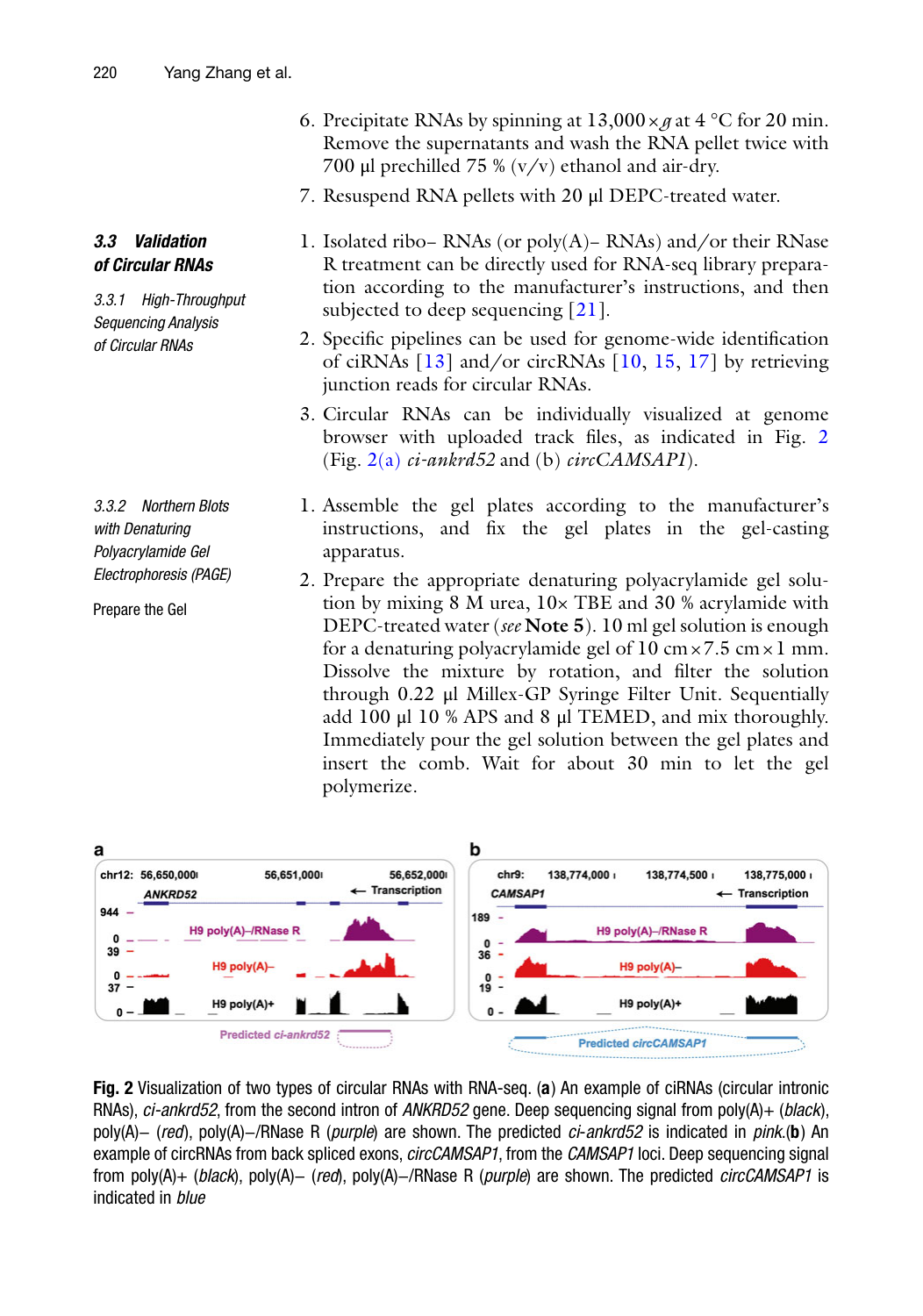| 3. Meanwhile, prepare RNA samples. Total RNAs (Subheading 3.1)<br>were digested with RNase R (Subheading 3.2), cleaned up with<br>phenol, precipitated by ethanol, and resuspended by DEPC-<br>treated water. The final RNA concentration/amount was deter-<br>mined by measure UV absorption with a spectrophotometer.<br>RNA concentration is determined by the OD reading at<br>260 nm. To get better signals for circular RNAs, similar amounts<br>of RNAs with or without RNase R treatment were used for<br>Northern blots (see Note 6). |
|------------------------------------------------------------------------------------------------------------------------------------------------------------------------------------------------------------------------------------------------------------------------------------------------------------------------------------------------------------------------------------------------------------------------------------------------------------------------------------------------------------------------------------------------|
| 4. Add 2x urea loading buffer to RNA samples (10 µl total vol-<br>ume is recommended to get sharp bands), for example RNAs<br>with or without RNase R treatment as Subheading 3.2. Boil<br>the RNA samples at 100 °C for 5 min, and chill on ice<br>immediately.                                                                                                                                                                                                                                                                               |
| 5. Dismount the gel from the casting chamber, and assemble the<br>gel electrophoresis apparatus according to the manufacturer's<br>instructions.                                                                                                                                                                                                                                                                                                                                                                                               |
| 6. Remove the comb, and fill the chamber with $1 \times$ TBE electro-<br>phoresis buffer (see Note 7).                                                                                                                                                                                                                                                                                                                                                                                                                                         |
| 7. Load denatured RNA samples and run the gel at 120 V for 3 h<br>(see Note $8$ ).                                                                                                                                                                                                                                                                                                                                                                                                                                                             |
| 8. Dissemble the gel electrophoresis apparatus, and assemble the<br>gel transfer "sandwich" in a transfer blot. Put the bottom of<br>the gel face to the nylon membrane, remove bubbles between<br>the gel and nylon membrane. Transfer the RNA from gel to<br>membrane in $1 \times$ transfer buffer with $100 \text{ V}$ for 90 min.                                                                                                                                                                                                         |
| 9. Dissemble the gel transfer apparatus. Immobilize RNAs with<br>UV cross-linking by an Ultravoliet Crosslinker (UVP,<br>CL-1000, 254-nm wavelength) for the appropriate length of<br>time (usually 180 mJ/cm <sup>2</sup> is used) (see Note 9).                                                                                                                                                                                                                                                                                              |
| 10. Prepare Dig (Digoxigenin)-labeled RNA probes according to<br>the manufacturer's instructions (RiboMAX <sup>TM</sup> Large Scale RNA<br>Production Systems, Promega). Briefly, mix DNA template<br>(with T7 or SP6 promoter), $10 \times$ Dig labeling mixture, $5 \times$<br>transcription buffer (T7 or SP6) and enzyme mixture (T7 or<br>SP6) with DEPC-treated water. Mix gently by pipetting, and<br>incubate reaction at 37 °C for 2–3 h.                                                                                             |
| 11. Add 1 µl DNase I and mix well. Incubate at 37 °C for 15 min<br>to remove the DNA template.                                                                                                                                                                                                                                                                                                                                                                                                                                                 |
| 12. To precipitate the RNA probe, sequentially add $4 \mu 4$ M LiCl,<br>100 µl DEPC-treated water and 300 µl prechilled absolute<br>ethanol ( $-20$ °C), mix well by inverting the tubes several times,<br>and incubate the tubes at $-20$ °C for 1 h.                                                                                                                                                                                                                                                                                         |
|                                                                                                                                                                                                                                                                                                                                                                                                                                                                                                                                                |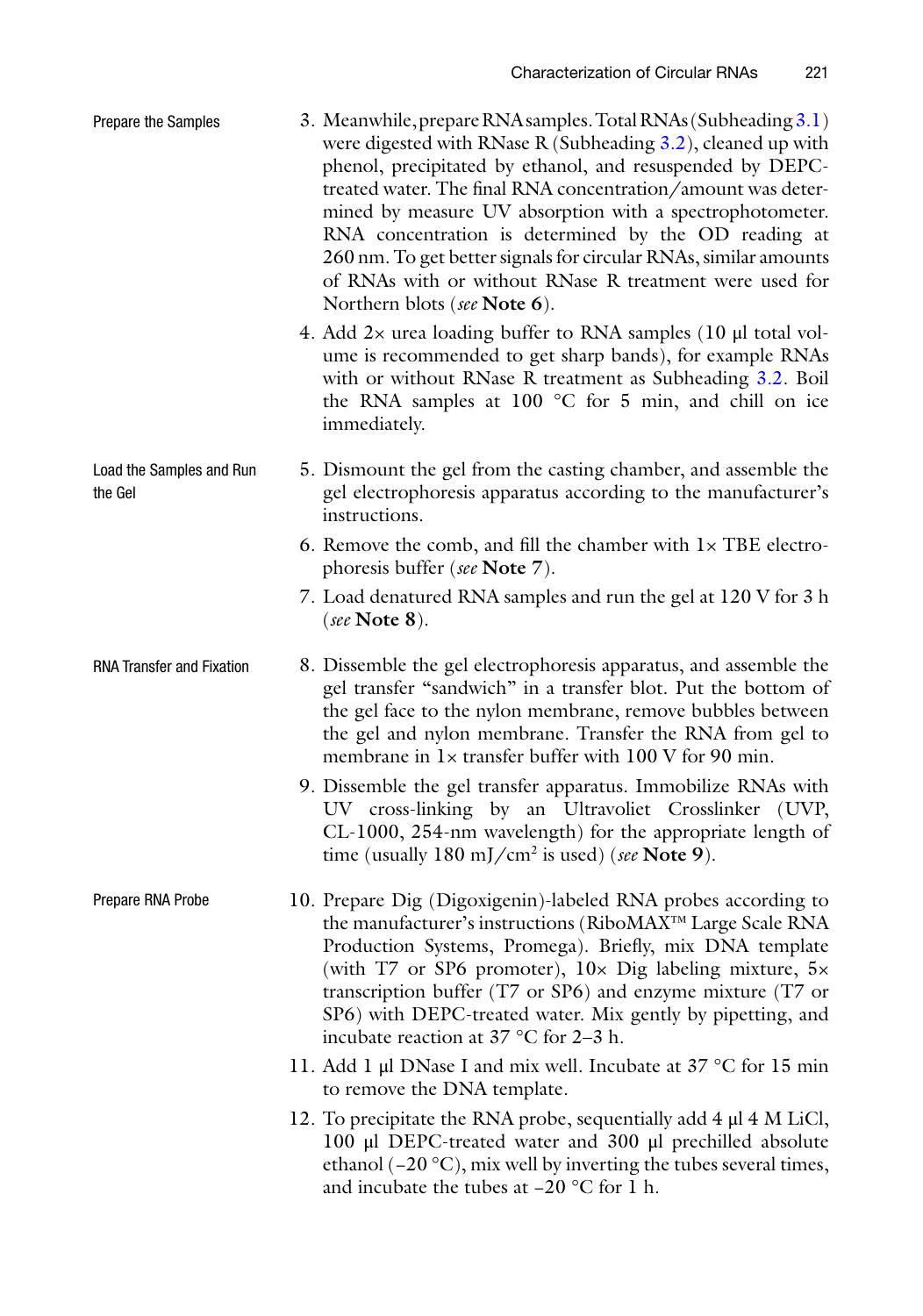|                                                                    | 13. Spin the tubes at $13,000 \times g$ at 4 °C for 15 min. Remove the<br>supernatants and wash the RNA pellet twice with 700 µl 75 %<br>$(v/v)$ cold ethanol (-20 °C) and air-dry.                                                                                             |
|--------------------------------------------------------------------|---------------------------------------------------------------------------------------------------------------------------------------------------------------------------------------------------------------------------------------------------------------------------------|
|                                                                    | 14. Dissolve the RNA probes by adding 40 µl DEPC-treated water<br>(usually 8–10 μg RNA probes can be obtained).                                                                                                                                                                 |
| Hybridization                                                      | 15. Pre-hybridize membrane with DIG Easy Hyb $(3 \text{ ml}/100 \text{ cm}^2)$<br>for 30 min at 68 $^{\circ}$ C with gentle rotation.                                                                                                                                           |
|                                                                    | 16. Denature DIG-labeled RNA probe by heating at $100 \degree C$ for<br>5 min, and immediately place the tube on ice.                                                                                                                                                           |
|                                                                    | 17. Discard prehybridization buffer, and add new prewarmed DIG<br>Easy Hyb with denatured DIG-labeled RNA probe (100 ng/<br>ml). Incubate overnight with gentle rotation.                                                                                                       |
| Immunological Detection                                            | The following steps followed protocol for DIG Wash and Block Buffer<br>Set, and all performed at room temperature (unless indicated<br><i>otherwise</i> ).                                                                                                                      |
|                                                                    | 18. Wash the membrane twice with $2 \times$ SSC, 0.1 % SDS for 5 min<br>with gentle rotation.                                                                                                                                                                                   |
|                                                                    | 19. Wash the membrane twice with $0.2 \times$ SSC, 0.1 % SDS at 68 °C<br>for 30 min with gentle rotation.                                                                                                                                                                       |
|                                                                    | 20. After stringency washes, briefly rinse the membrane in $1 \times$<br>Washing buffer.                                                                                                                                                                                        |
|                                                                    | 21. Incubate the membrane in $1 \times$ Blocking solution for 30 min in<br>an appropriate container with gentle agitation.                                                                                                                                                      |
|                                                                    | 22. Incubate the membrane in Antibody Solution for 30 min with<br>gentle agitation.                                                                                                                                                                                             |
|                                                                    | 23. Wash the membrane three times with $1\times$ Washing buffer for<br>$20 \text{ min.}$                                                                                                                                                                                        |
|                                                                    | 24. Incubate in Detection buffer for 5 min.                                                                                                                                                                                                                                     |
|                                                                    | 25. Place the membrane (RNA side-up) on a development folder,<br>add CDP-Star ready-to-use solution (1 ml for 100 cm <sup>2</sup> mem-<br>brane), and incubate for 2–5 min.                                                                                                     |
|                                                                    | 26. Expose to X-ray film for an appropriate time. Multiple expo-<br>sures can be taken to achieve appropriate signals. Examples of<br>Northern blots of circular RNAs migration in denaturing<br>PAGE are shown in Fig. 3 (Fig. $3(a)$ <i>ci-ankrd</i> 52, (b)<br>circCAMSAP1). |
| 3.3.3 RT-PCR<br>with Divergent Primers<br><b>First Strand cDNA</b> | 1. Before the first strand cDNA synthesis, ribo-RNAs<br>(Subheading $3.1$ ) were digested with RNase R(Subheading $3.2$ ),<br>cleaned up with phenol, precipitated by ethanol, and resus-                                                                                       |
| Synthesis                                                          | pended by DEPC-treated water. The final RNA concentra-<br>tion/amount was determined by measure IW absorption with                                                                                                                                                              |

tion/amount was determined by measure UV absorption with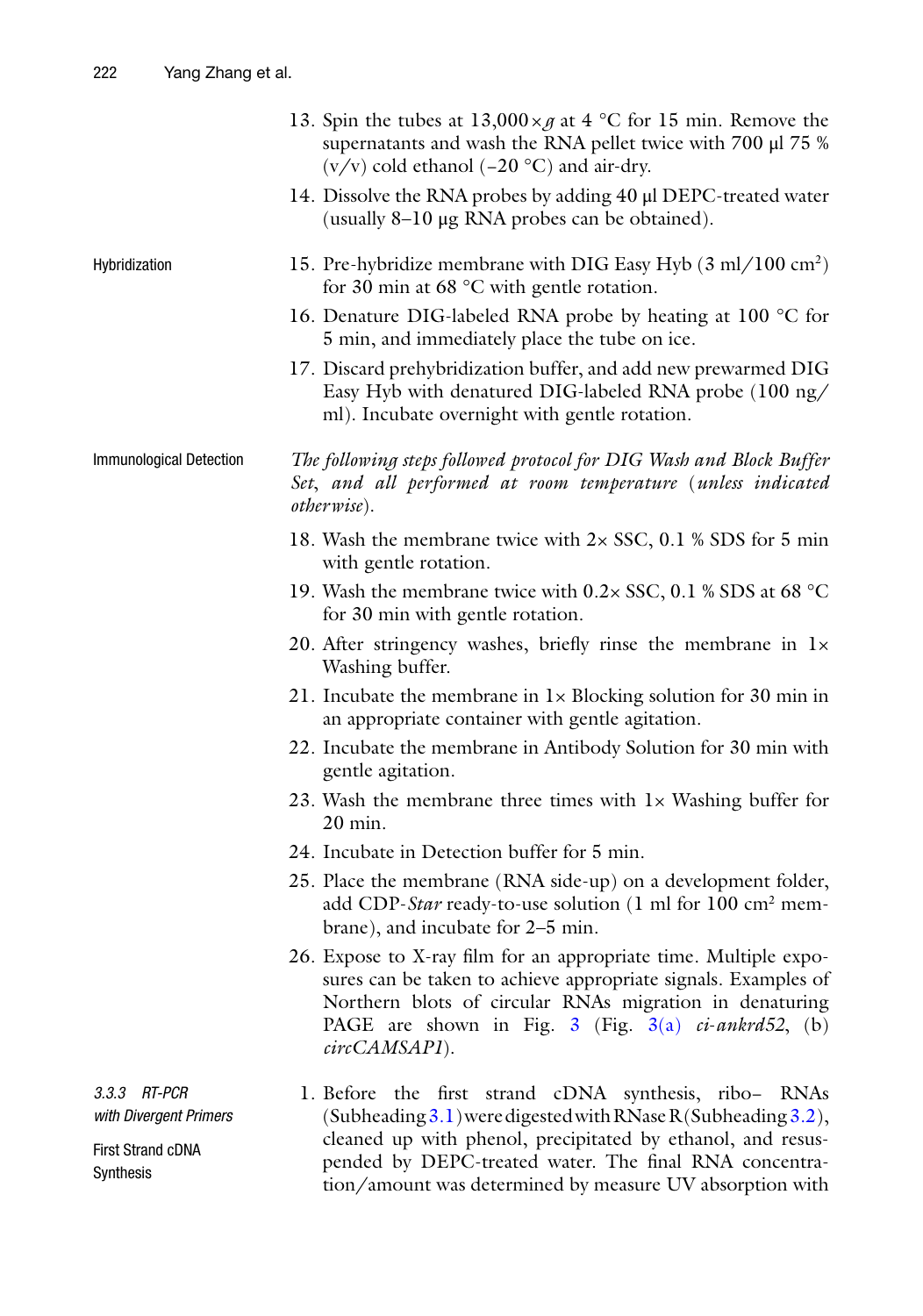<span id="page-8-0"></span>

 **Fig. 3** Validation of circular RNAs by Northern blots . ( *a* ) Northern blot of *ci* - *ankrd52* . RNase R treated or untreated total RNAs from H9 cells are loaded on 5 % denaturing urea PAGE for Northern blot with a DIG-labeled antisense RNA probe (*pink bar*) as previously reported [13]. Note that *ci-ankrd52* remains stable after RNase R treatment and runs slowly on the denaturing urea PAGE. (b) Northern blot of *circCAMSAP1*. RNase R treated or untreated total RNAs from H9 cells are loaded on 5 % denaturing urea PAGE for Northern blot with a DIG- labeled antisense RNA probe (*blue bar*) as previously reported [15]. Note that *circCAMSAP1* remains stable after RNase R treatment and runs slowly on the denaturing urea PAGE. *Asterisk* , linear mRNAs

a spectrophotometer. RNA concentration is determined by the OD reading at 260 nm. To get better signals for circular RNAs, similar amounts of ribo− RNAs with or without RNase R treatment were used for RT-PCR validation ( *see* **Note 6**). Prepare the first strand cDNA according to the manufacturer's instructions (SuperScript™ III Reverse Transcriptase, Invitrogen). Briefly, mix RNAs samples, random hexamers  $(100 \mu M)$ , dNTP (2.5 mM each) with DEPC-treated water. Heat at 65 °C for 5 min, and immediately chill on ice for at least 1 min.

- 2. Briefly spin the tubes, add  $5\times$  First-Strand Buffer, 0.1 M DTT, RNasin, and SuperScript™ III RT. Pipette gently and incubate reaction at 25 °C for 5 min.
- 3. Incubate at 50  $\degree$ C for 60 min, and inactivate the reaction by heating at 70 °C for 15 min.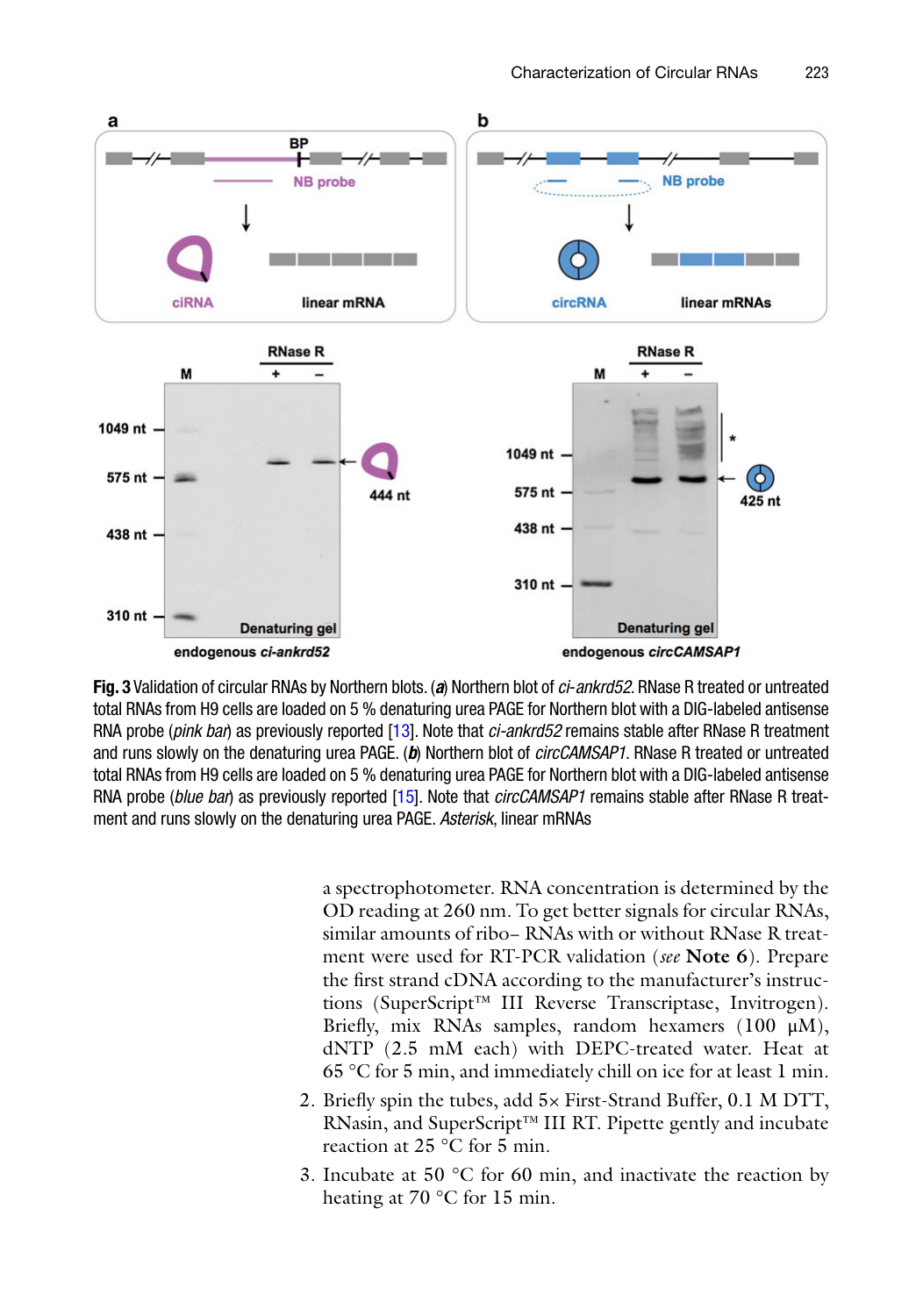<span id="page-9-0"></span>

 **Fig. 4** Validation of circular RNAs by divergent PCRs. ( **a** ) PCR validation of *ci* - *ankrd52* with a divergent primer set ( *pink arrows* ) as previously reported [ [13](#page-11-0) ]. Primers for linear mRNA are indicated as *black arrows* . Note that *ci - ankrd52* remains stable after RNase R treatment, while the linear mRNA is largely degraded with RNase R treatment. ( **b** ) PCR validation of *circCAMSAP1* with a divergent primer set ( *blue arrows* ) as previously reported [ [15](#page-12-0) ]. Primers for linear mRNAs are indicated as *black arrows* . Note that *circCAMSAP1* remains stable after RNase R treatment, while the linear mRNA is largely degraded with RNase R treatment

1. Unlike linear RNA, circular RNAs can be amplified by divergent primers from both ribo− RNAs with or without RNase R treatment. Examples of circular RNAs semi-quantitative RT-PCR results are shown in Fig. 4 (Fig.  $4(a)$  *ci-ankrd52*, (b) *circCAMSAP1*). Circular RNAs Divergent Primer PCR

## **4 Notes**

- 1. Ribo-minus RNAs (ribo− RNAs) is enriched from total RNAs by depleting ribosomal RNAs, which contain both  $poly(A) +$ and poly(A)– RNAs. However, the fractionation of poly(A)– / ribo− RNAs (poly(A)− RNAs for short) removes both  $poly(A) + RNAs$  and ribosomal RNAs, which shows a much cleaner background for circular RNA analysis. We thus prefer to use  $poly(A)$ – RNAs (with or without further RNase R digestion) for RNA-seq analyses.
- 2. RNase R is a magnesium-dependent  $3' \rightarrow 5'$  exribonuclease that digests linear RNAs and Y-structure RNAs, while preserving circular RNAs [\[ 22](#page-12-0)]. Besides RNase R, tobacco acid phosphatase and terminator exonuclease can also efficiently degrade linear RNAs, while leave circular RNAs intact [9].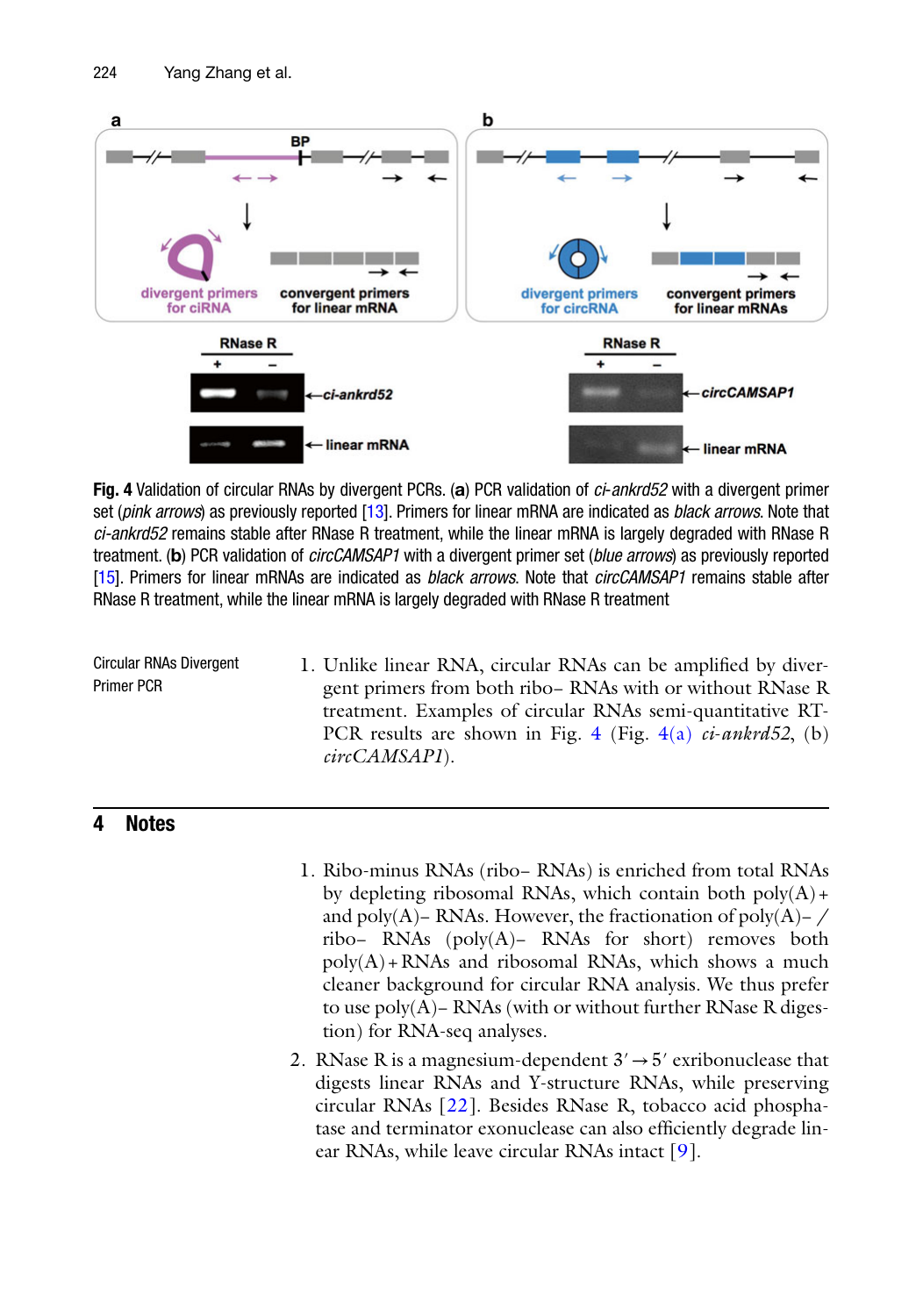

 **Fig. 5** Time course of the RNase R treatment. Ribo− RNAs from 10 μg total RNAs in either wild type ( **a** ) or transfected (b) cells are incubated with 1 μl RNase R at 37 °C for 0, 5, 15, 30, 60, 120 min, respectively, and then applied for Northern blots on either native agarose gel for endogenous *circCAMSAP1* ( **a** ) or denaturing PAGE for over-expressed *circPOLR2A* (**b**). The probes are the same ones as previously reported [15]. Note that linear RNAs ( *asterisks* ) are largely degraded with the short time of RNase R incubation, and circular RNAs are also reduced during the prolonged incubation

- 3. RNase Ractivity may vary from batch to batch. Thus, check the amount of enzyme and the incubation time for your particular experiment is highly recommended before carrying out further sequencing. For example, we have observed that circular RNAs can also be degraded with the RNase R incubation (Fig. 5). In this case, some RNase R-sensitive circular RNAs could be lost with long time incubation with RNase R. From the time course of the RNase R treatment (Fig. 5), we recommend that onehour incubation of this batch of RNase R is good enough for circular RNA validation by Northern blots. Meanwhile, it is worthy to note that the short time course of RNase R digestion can lead to only partial digestion of linear RNAs, which may in turn result in unwanted linear RNA signals when such samples are applied to RNA-seq analyses (data not shown).
- 4. RNA samples are recommended to be used immediately or stored at −80 °C for later usage. RNA precipitation in ethanol can be stored at −80 °C for years.
- 5. Although we have applied the denaturing urea PAGE to detect some long circular RNAs [13], such PAGE is usually used to analyze RNAs less than 500 nt. In addition, due to the special covalently closed loop structure, circular RNAs migrate much more slowly than linear RNAs with the same molecular weight [13, [15\]](#page-12-0). On the contrast, the migration of circular RNAs on native agarose gels is similar with linear RNAs with similar molecular weights [13].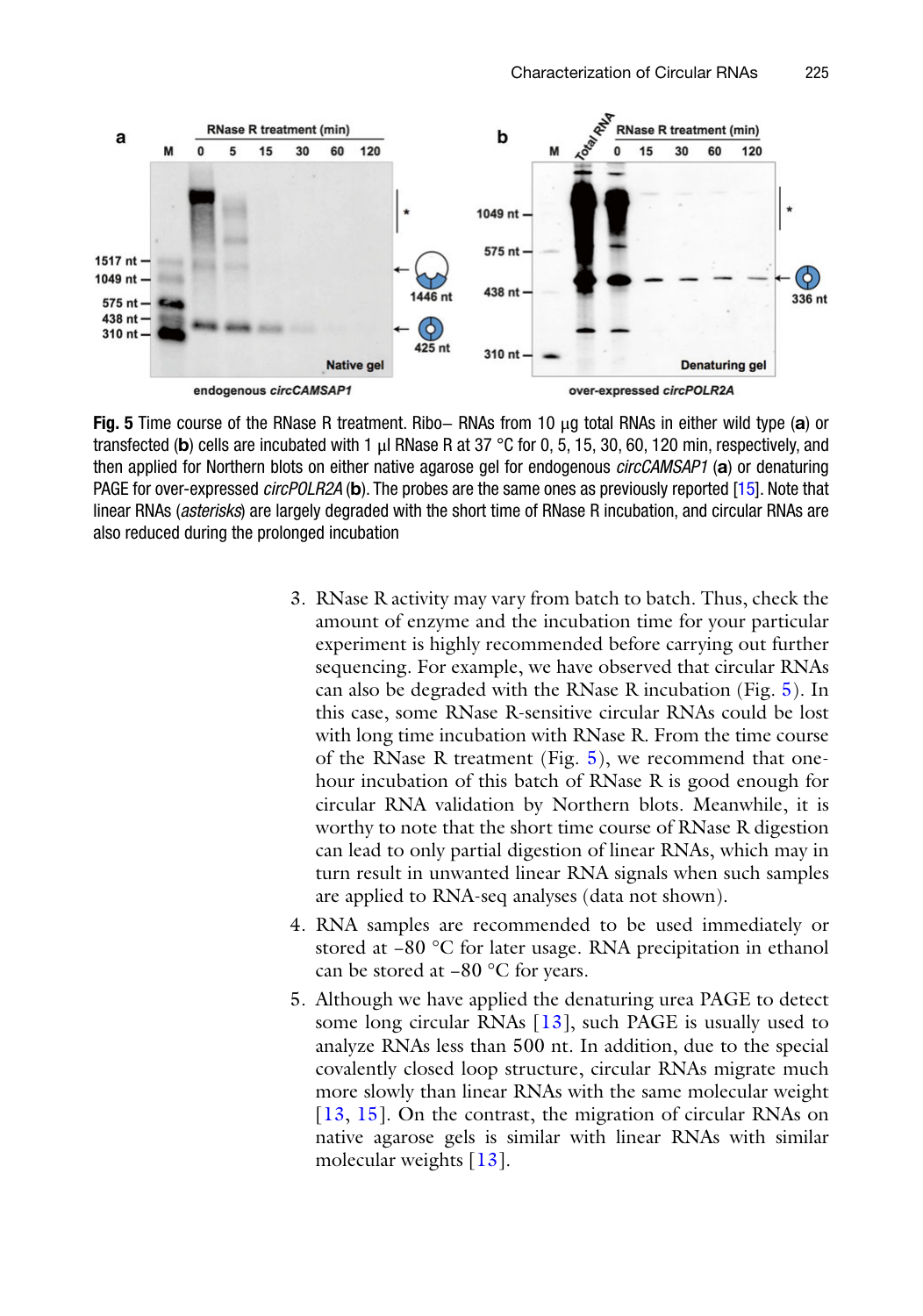- <span id="page-11-0"></span>6. During the preparation of the RNase R treated RNA samples or RNA samples subjected to other treatments, RNAs will be lost due to different treatments and the subsequent RNA recovery. Thus, we generally use similar amounts of RNAs prior to any treatment (total RNA) and after the treatment of interest for Northern blots. For instance, about 20 μg total RNAs were first digested with RNase R (about  $5-10 \mu$ g RNAs could be retrieved) and then applied for Northern blot; correspondingly, about 5–10 μg total RNAs were directly applied for Northern blot without RNase R digestion (Fig.  $3$ ). A similar strategy has been applied to RT-PCR analyses (Fig. [4](#page-9-0)).
- 7. Before loading the samples, rinse gel wells several times to remove dissolved urea, and then load the samples immediately.
- 8. The time of electrophorese depends on the molecular weights of interested circular RNAs. Usually, it requires about 3 h at  $120$  V to sufficiently resolve 400–nt circular RNAs in 5 % denaturing PAGE.
- 9. The cross-linked membrane can be immediately used for prehybridization or store at −80 °C for weeks after drying up.

#### **Acknowledgements**

This work was supported by 31271390, 31322018, 91440202 from NSFC to L.Y. and L.L.C.

#### **References**

- 1. Sanger HL et al (1976) Viroids are singlestranded covalently closed circular RNA molecules existing as highly base-paired rod-like structures. Proc Natl Acad Sci U S A 73:3852– 3856
- 2. Arnberg AC et al (1980) Some yeast mitochondrial RNAs are circular. Cell 19: 313–319
- 3. Kos A et al (1986) The hepatitis delta (delta) virus possesses a circular RNA. Nature 323: 558–560
- 4. Nigro JM et al (1991) Scrambled exons. Cell 64:607–613
- 5. Cocquerelle C et al (1992) Splicing with inverted order of exons occurs proximal to large introns. EMBO J 11:1095–1098
- 6. Capel B et al (1993) Circular transcripts of the testis-determining gene Sry in adult mouse testis. Cell 73:1019–1030
- 7. Burd CE et al (2010) Expression of linear and novel circular forms of an INK4/ARF-

associated non-coding RNA correlates with atherosclerosis risk. PLoS Genet 6:e1001233

- 8. Hansen TB et al (2011) miRNA-dependent gene silencing involving Ago2-mediated cleavage of a circular antisense RNA. EMBO J 30:4414–4422
- 9. Hansen TB et al (2013) Natural RNA circles function as efficient microRNA sponges. Nature 495:384–388
- 10. Memczak S et al (2013) Circular RNAs are a large class of animal RNAs with regulatory potency. Nature 495:333–338
- 11. Graveley BR et al (2008) Molecular biology: power sequencing. Nature 453:1197–1198
- 12. Yang L et al (2011) Genomewide characterization of non-polyadenylated RNAs. Genome Biol 12:R16
- 13. Zhang Y et al (2013) Circular intronic long noncoding RNAs. Mol Cell 51:792–806
- 14. Salzman J et al (2012) Circular RNAs are the predominant transcript isoform from hundreds